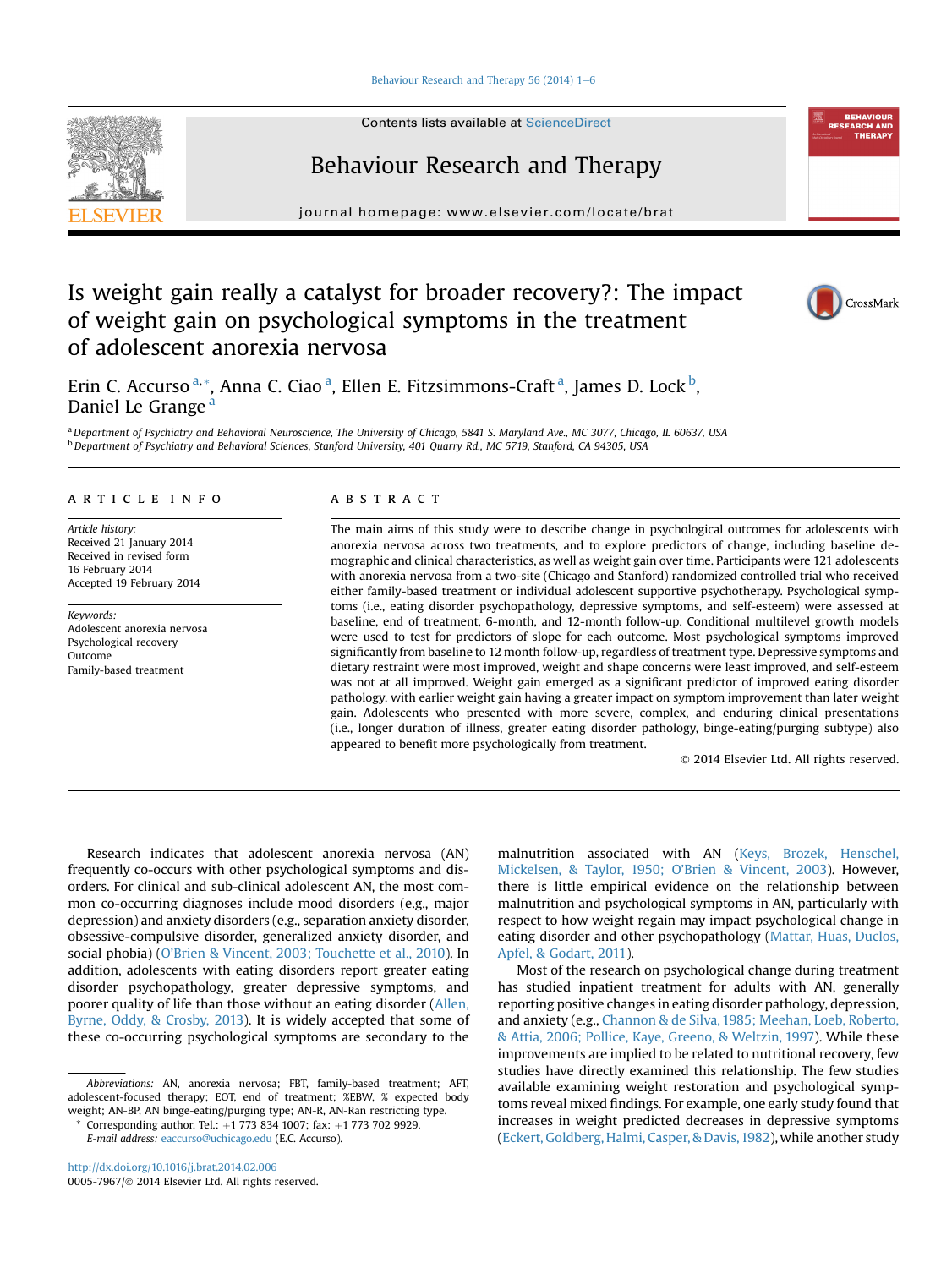found no association between increases inweight and improvement in depression, anxiety, or eating disorder pathology (e.g., [Mattar,](#page-5-0) [Thiébaud, Huas, Cebula, & Godart, 2012](#page-5-0)). Another study found decreases in social anxiety and eating-related obsessionality following inpatient admission, but these decreases were not correlated with weight restoration [\(Coulon, Jeammet, & Godart, 2009](#page-5-0)). Other research has simply examined cross-sectional associations between nutritional status and psychological factors, with mixed findings (e.g., [Kawai et al., 2008; Laessle, Schweiger, & Pirke,1988](#page-5-0)). Therefore, the relationship between weight and psychological symptoms—and more specifically the impact of weight recovery on psychological symptoms-is poorly understood.

This association is particularly relevant in adolescents with AN presenting for outpatient treatment. The clinical presentation of these individuals is often complex, and greater psychopathology (e.g., eating-related obssessionality, comorbid psychiatric symptoms) has been found to predict poorer outcome ([Eisler et al., 2000;](#page-5-0) [Lock, Couturier, Bryson, & Agras, 2006\)](#page-5-0). In light of this, clinicians are often challenged to prioritize treatment targets for adolescents who present with multiple comorbidities. In family-based treatment (FBT), which probably is the most efficacious outpatient treatment for medically stable adolescents with AN, the first goal of treatment is to promote weight restoration. The discussion of cooccurring psychological symptoms (e.g., depression, low selfesteem) is fairly limited in the early stages of FBT, and these symptoms are only addressed later in treatment when AN is better managed. FBT has been found to be more efficacious than individual adolescent-focused therapy for patients with greater eatingrelated obsessionality as well as those with binge-eating/purging type AN ([Le Grange, Lock, et al., 2012\)](#page-5-0). In addition, adolescents with greater eating-related obsessionality appear to derive greater benefit from longer FBT treatment [\(Lock, Agras, Bryson, & Kraemer,](#page-5-0) [2005](#page-5-0)). This suggests that FBT may be more suitable for adolescents with psychiatric comorbidities, and it theoretically promotes psychological recovery through weight gain.

While no published studies on FBT for AN have examined the relationship between change in weight and change in psychological symptoms, several of the randomized studies have noted improvement in secondary psychological symptoms during the course of treatment (e.g., [Eisler et al., 2000; Le Grange, Eisler, Dare,](#page-5-0) [& Russell, 1992; Lock et al., 2006](#page-5-0)). For example, one study found that only the delivery of conjoint FBT (compared to a separated form of FBT with the parents alone) was related to improvements in mood, obsessionality, and eating disorder symptoms, despite no differences between treatments in recovery rates as defined by body weight, return of menses, and absence of bulimic behaviors ([Eisler et al., 2000](#page-5-0)). Another study that compared two types of treatments found that family treatment was superior to individual treatment with respect to weight restoration, but both treatments were equivalent with respect to improvements in eating attitudes, depressive symptoms, ego functioning, and family conflict around eating ([Robin et al., 1999\)](#page-5-0). Finally, although some studies report mean improvements in psychological symptoms, a statistical comparison of the two means is not provided ([Lock et al., 2005\)](#page-5-0). This leaves some doubts as to the efficacy of current treatments to impact psychological recovery, and to understand whether such recovery is secondary to weight gain.

The current study investigates the relationship between weight gain and overall change in psychological symptoms (i.e., eating disorder psychopathology, depressive symptoms, and self-esteem) across two treatments for adolescent AN. The main aim of this study was to examine weight gain as a predictor of psychological improvement, while controlling for other potential predictors of change (i.e., adolescent age, sex, racial/ethnic minority, duration of illness, psychiatric comorbidity, AN subtype, intact family status, prior hospitalization, use of psychotropic medications, and treatment condition). Greater weight restoration was hypothesized to predict greater improvements in both eating disorder psychopathology and other psychological symptoms.

# Methods

This multi-site study compared two manualized treatments delivered at The University of Chicago and Stanford University. The two treatments and their implementation are described in detail elsewhere ([Fitzpatrick, Moye, Hoste, Le Grange, & Lock, 2010; Lock](#page-5-0) [& Le Grange, 2013](#page-5-0)). Briefly, Family-Based Treatment (FBT) focuses on encouraging parental control of eating-related behaviors in their child, while Adolescent-Focused Therapy (AFT) is individually based and focuses on ameliorating eating symptoms in the context of common themes in adolescent development. Both treatments were provided over a one-year period, with 24 1-h sessions in FBT, and 32 45-min sessions in AFT (24 contact hours total).

# Assessment

Independent assessors conducted assessments at baseline, end of treatment (EOT), 6-month follow-up, and 12-month follow-up. Adolescent age; sex; racial/ethnic minority; % expected body weight (%EBW) for sex, age, and height as determined by [Centers](#page-5-0) [for Disease Control and Prevention \(2002\)](#page-5-0) growth charts; duration of illness; AN subtype [binge-eating/purging type (AN-BP) or restricting type (AN-R)]; intact family status (i.e., married/ committed or separated/divorced parents), prior psychiatric hospitalization; current use of psychotropic medications; and psychiatric comorbidity (using the Schedule for Affective Disorder and Schizophrenia for School-Age Children; K-SADS; [Kaufman et al.,](#page-5-0) [1997](#page-5-0)) were assessed during the baseline interview only.

The Eating Disorder Examination (EDE, version 12.0) is a psychometrically reliable and valid standardized interview that was used to assess severity of eating disorder pathology at all time points ([Fairburn & Cooper, 1993; Rizvi, Peterson, Crow, & Agras, 2000;](#page-5-0) [Rosen, Vara, Wendt, & Leitenberg, 1990\)](#page-5-0). It generates a global score and four subscale scores (weight concern, shape concern, eating concern, and restraint; [Cooper, Cooper , & Fairburn, 1989;](#page-5-0) [Cooper & Fairburn, 1987\)](#page-5-0). The Beck Depression Inventory (BDI) is a 21-item measure with excellent psychometric properties that was used to assess depressive symptoms ([Beck, Steer, & Brown, 1996;](#page-5-0) [Beck, Steer, & Garbin, 1988\)](#page-5-0). In addition to the four regular assessments at baseline, EOT, 6-month, and 12-month follow, the BDI was administered at sessions 1, 2, 4, 6, and 8. The Rosenberg Self-Esteem Scale (RSE) is a 10-item measure with good psychometric properties that was used to assess adolescents' overall self-esteem at all time points and sessions 1, 2, 4, 6, and 8 [\(Robins, Hendin, & Trzesniewski,](#page-5-0) [2001; Rosenberg,1965,1979\)](#page-5-0). Finally, weight was measured at every session and %EBW was calculated at each time point, using updated heights as appropriate.

# Analyses

SPSS (version 19) was used to calculate sample descriptives. Cohen's d effect sizes were calculated for psychological outcomes based on differences between baseline and 12-month follow-up scores. Given the interest in change over time and the nested data structure (i.e., time nested within adolescents, nested within treatment center), slopes-as-outcome models were used to examine growth trajectories for all psychological outcomes. The parameter of greatest interest in these models is the slope coefficient, representing an interaction of the predictors (level-2) with time (level-1). This model assumed a linear model for each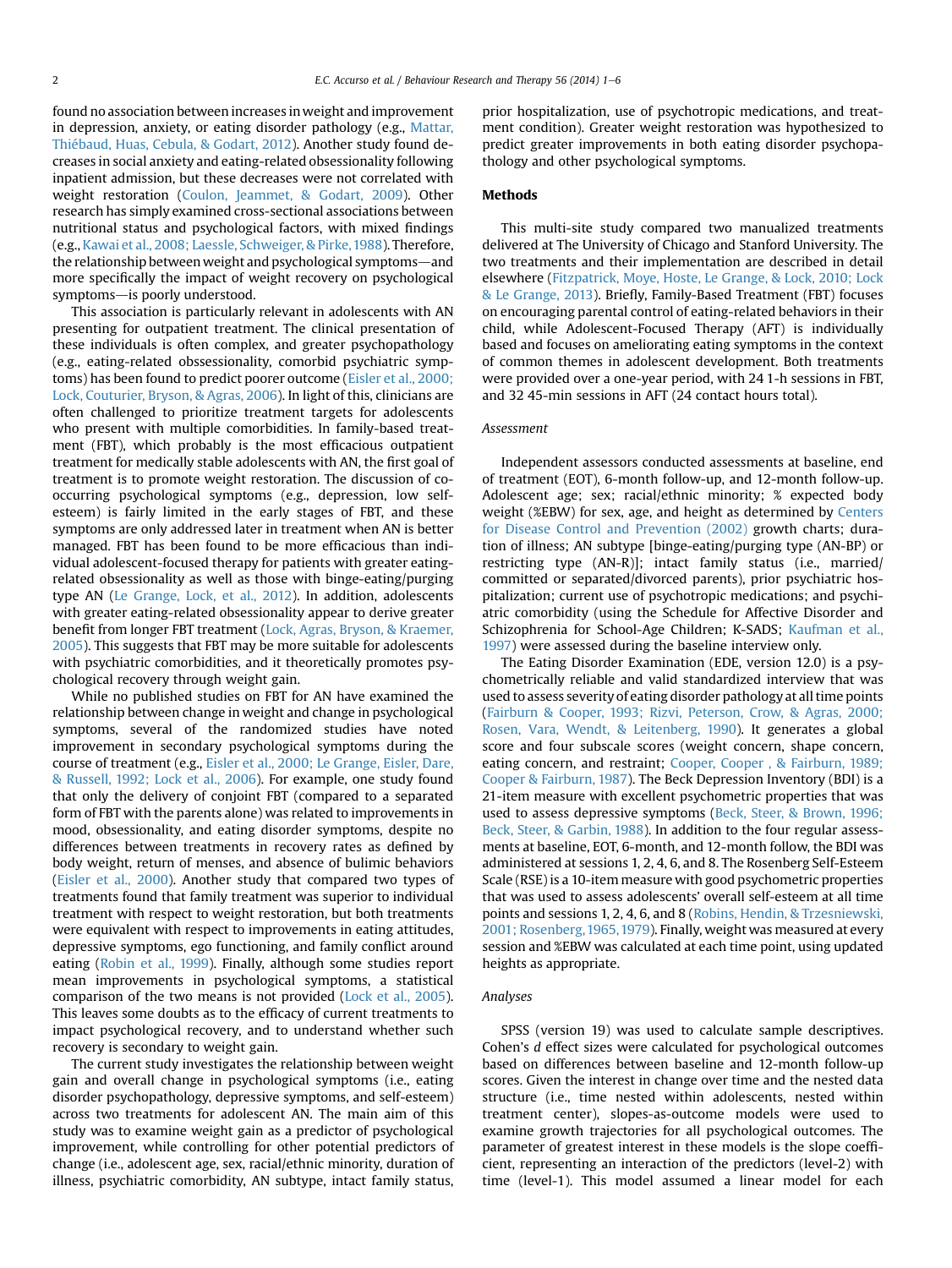individual's trajectory from baseline to 12-month follow-up, such that the slope represents rate of response. Time was coded from -2 to 2, such that the intercept was centered at EOT and each unit of time represents 6 months. Therefore, the intercept represents the estimated value of the outcome at EOT, and the slope represents an estimate of change in outcome for each 6-month interval in time.

SuperMix Version 1.1 [\(Hedeker, Gibbons, du Toit, & Patterson,](#page-5-0) [2008\)](#page-5-0) was used to examine the unconditional growth model for each outcome, with time as the only predictor. For the statistically significant models (i.e., models indicating a significant change in the outcome over time), intraclass correlations (ICCs) were calculated to assess the percent of variability in each outcome that is attributable to the adolescent and center levels. Subsequently, conditional multilevel growth models were used to test for predictors of outcome slope. These models appropriately examine multilevel data and can accommodate missing data. Initially, potential covariates were screened for inclusion in the final multivariable models for each outcome by examining the bivariate relationship between each variable's main and interaction effects (i.e., slope over time) on each outcome, controlling for the baseline value for each outcome. Potential covariates included the following variables at baseline: adolescent age, sex, racial/ethnic minority (no/yes), %EBW, duration of illness, psychiatric comorbidity (no/ yes), AN-BP type (no/yes), intact family status (no/yes), prior hospitalization (no/yes), use of psychotropic medications (no/yes), treatment condition (FBT/AFT), and global EDE score (included in depression and self-esteem models only). Reference groups for dichotomous variables are italicized. The main predictor of inter $est$ -change in %EBW from baseline-was entered as a timevarying covariate. Therefore, its main effect represents the impact of change in %EBW on treatment response specifically at EOT (where the intercept is centered) rather than at the 12-month follow-up, and its interaction with time represents whether the impact of change in %EBW on outcome differs across time. For covariates, the only parameter of interest is their interaction with time, which represents whether the outcome slope differs across levels of the covariate. Any predictor that was significantly associated with the outcome at the trend level ( $p < 0.10$ ) was then entered into a multivariable multilevel model. Follow-up analyses were conducted to illuminate the direction of significant effects for continuous covariates by examining the predictor centered at one standard deviation above and one standard deviation below the mean.

## Results

Participants were predominantly female (90.9%) with a mean age of 14.4 years (SD  $=$  1.6). Race/ethnicity was largely non-Hispanic White (76%,  $n = 92$ ), but also Hispanic White (7.4%,  $n = 9$ ), Asian (10.7%,  $n = 13$ ), Black (0.8%,  $n = 1$ ), and 'other' (5.0%,  $n = 6$ ). Mean %EBW was 80.4% (SD = 3.6) with a mean BMI of 16.1  $(SD = 1.1)$  using the Centers for Disease Control and Prevention growth charts. A minority of adolescents (17.4%,  $n = 21$ ) had AN-BP Type. The average duration of illness was 11.3 months (SD  $= 8.6$ ), with 44.6% ( $n = 54$ ) of the sample reporting prior hospitalization for AN or medical problems associated with AN. Approximately one quarter of participants (24.5%,  $n = 29$ ) met criteria for a current comorbid psychiatric disorder, as assessed by the Schedule for Affective Disorders and Schizophrenia for School-Aged Children, and 16.5% ( $n = 20$ ) were taking psychotropic medications at baseline. Families were mostly intact (78.9%,  $n = 95$ ) and most parents had attended some higher education (means of 15.7 and 16.2 years of education for mothers and fathers, respectively).

On average, psychological symptoms decreased from baseline to 12-month follow-up (see Table 1). The unconditional models, Table 1

| Change in psychological outcomes from baseline to 12-month follow-up. |  |  |
|-----------------------------------------------------------------------|--|--|
|                                                                       |  |  |

|                        | <b>Baseline</b><br>M(SD) | 12-month FUM (SD) | Cohen's $d$ |
|------------------------|--------------------------|-------------------|-------------|
| Global ED symptoms     | 1.77(1.45)               | 0.87(1.10)        | 0.599       |
| <b>Weight Concerns</b> | 1.67(1.57)               | 1.13(1.31)        | 0.333       |
| Shape Concerns         | 2.05(1.75)               | 1.22(1.42)        | 0.425       |
| <b>Eating Concerns</b> | 1.22(1.35)               | 0.45(1.02)        | 0.526       |
| Dietary Restraint      | 2.14(1.77)               | 0.67(1.09)        | 0.800       |
| Depressive Symptoms    | 14.68 (10.05)            | 6.64(8.52)        | 0.815       |
| Self-Esteem            | 23.44 (6.77)             | 20.74 (7.14)      | n/a         |

which represent change in outcome only as a result of time, indicated statistically significant reductions in global eating disorder symptoms ( $B = -0.239$ ,  $SE = 0.041$ ,  $p < 0.001$ ), weight concerns  $(B = -0.162, \, SE = 0.046, \, p < 0.001), \, shape \, concerns \, (B = -0.213, \, p = 0.001)$  $SE = 0.052, p < 0.001$  ), eating concerns ( $B = -0.195, SE = 0.036$  $p < 0.001$  ), dietary restraint ( $B = -0.385$ ,  $SE = 0.045$ ,  $p < 0.001$  ), and depressive symptoms ( $B = -1.817$ ,  $SE = 0.242$ ,  $p < 0.001$ ). The only outcome that did not improve significantly over time was selfesteem ( $B = -0.069$ ,  $SE = 0.061$ ,  $p = 0.284$ ). Therefore, no predictors of change in self-esteem were examined.

Changes over time represent large effects for dietary restraint (Cohen's  $d = 0.800$ ) and depressive symptoms (Cohen's  $d = 0.815$ ), moderate effects for global eating disorder symptoms (Cohen's  $d = 0.599$ ) and eating concerns (Cohen's  $d = 0.526$ ), and small effects for weight (Cohen's  $d = 0.333$ ) and shape concerns (Cohen's  $d = 0.425$ ). In addition, improvements in global eating disorder symptoms, eating concerns, and dietary restraint were clinically significant, such that the 12-month mean falls within 1 SD of community norms while the baseline mean does not [\(Wade, Byrne,](#page-5-0) [& Bryant-Waugh, 2008](#page-5-0)). Weight and shape concern means also fell within 1 SD of community norms at 12-month follow-up, but they were within this range at baseline as well. Change in depressive symptoms also demonstrated a clinically significant reduction, such that its mean fell from the mild symptom range  $[14-19]$  at baseline to the minimal symptom range  $[0-13]$  at 12-month follow-up ([Beck et al., 1996](#page-5-0)).

The ICC values from the unconditional growth models (i.e., time nested within adolescent, nested within treatment center) were small and negative at the center level across all outcomes (ICCs ranged from  $-0.045$  to  $-0.002$ ). These negative variability estimates indicated that treatment center level should not be included in analyses for any outcome. Adolescent-level factors accounted for a significant amount of variance in global EDE (62.2%), weight concerns (65.0%), shape concerns (12.0%), eating concerns (66.7%), dietary restraint (71.7%), and depressive symptoms (63.4%). Therefore, this level was included in all models.

### Eating disorder symptoms

#### Global eating disorder symptoms

When controlling for baseline global eating disorder symptoms in bivariate analyses, only two variables were retained for the multivariable model: change in %EBW ( $p < 0.001$ ) and treatment condition ( $p = 0.075$ ). In the final model, change in %EBW remained a significant predictor of global eating disorder symptoms at EOT  $(B = -0.015, SE = 0.007, p = 0.035)$ , such that faster gains in %EBW predicted significant decreases in global EDE ( $B = -0.160$ ,  $SE = 0.068, p = 0.018$ ), whereas those with average ( $B = -0.027$ )  $SE = 0.072$ ,  $p = 0.710$ ) or slower gains in %EBW ( $B = 0.107$ ,  $SE = 0.095$ ,  $p = 0.263$ ) had no significant change in global EDE. The interaction with time was also significant, indicating that the impact of increased %EBW on global EDE became less pronounced over time ( $B = 0.014$ ,  $SE = 0.004$ ,  $p < 0.001$ ). Treatment was not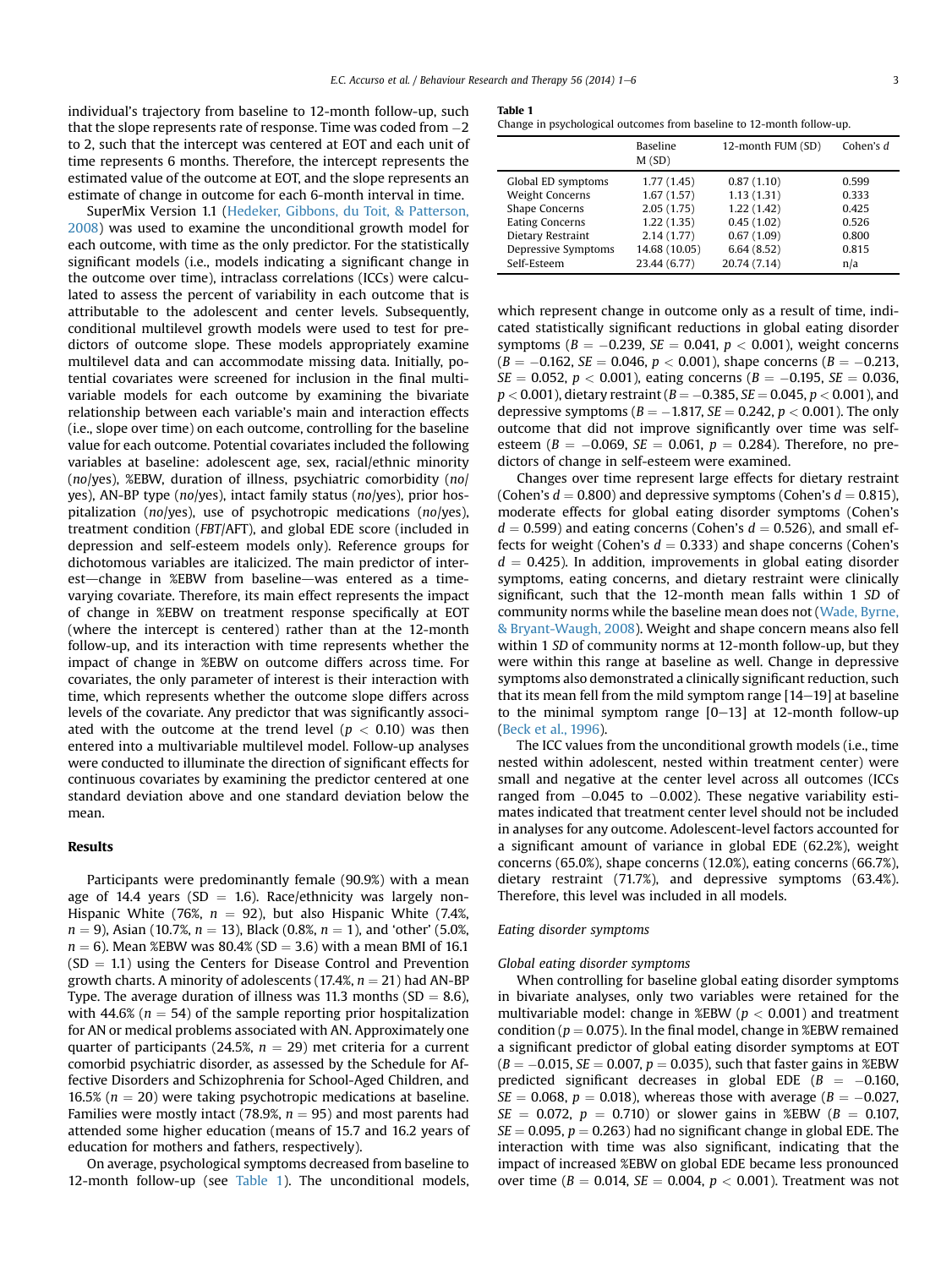associated with rate of change in global eating disorder symptoms in the final model ( $p = 0.119$ ), indicating that similar psychological improvements occurred across treatment types. Time did not account for decreases in symptoms over and above other predictors in the model ( $p = 0.710$ ). See Table 2 for a summary of all multivariable models.

#### Weight concerns

When controlling for baseline weight concerns in bivariate analyses, several variables were retained for the multivariable model: change in %EBW ( $p = 0.017$ ), minority status ( $p = 0.042$ ), and AN subtype ( $p < 0.001$ ). In the final model, change in %EBW was no longer associated with lesser weight concerns at EOT  $(B = -0.004,$  $SE = 0.008$ ,  $p = 0.634$ ). However, the impact of %EBW change on weight concerns differed significantly over time, such that the impact of weight restoration on weight concerns became less pronounced over time ( $B = 0.011$ ,  $SE = 0.005$ ,  $p = 0.021$ ). Rate of change in weight concerns was faster for adolescents with AN-BP type compared to AN-R type ( $B = -0.456$ ,  $SE = 0.128$ ,  $p < 0.001$ ). Minority status was not a significant predictor in the multivariable model ( $p = 0.326$ ). Time did not account for decreases in symptoms over and above other predictors in the model ( $p = 0.727$ ).

#### Shape concerns

When controlling for baseline shape concerns in bivariate analyses, several variables were retained for the multivariable model: change in %EBW ( $p = 0.003$ ), treatment ( $p = 0.051$ ), and AN subtype  $(p = 0.013)$ . In the final model, change in %EBW was not associated with lesser shape concerns at EOT ( $B = -0.006$ ,  $SE = 0.009$ ,  $p = 0.467$ ). However, the relation between %EBW change and shape concerns differed over time, such that the impact of %EBW change on shape concerns became less pronounced over time ( $B = 0.016$ ,  $SE = 0.005$ ,  $p = 0.003$ ). Change in shape concerns improved significantly faster for adolescents with AN-BP type compared to AN-R type ( $B = -0.334$ ,  $SE = 0.143$ ,  $p = 0.020$ ) but was not significantly different by treatment ( $B = -0.183$ ,  $SE = 0.105$ ,  $p = 0.082$ ). Time did not account for decreases in symptoms over and above other predictors in the model ( $p = 0.466$ ).

#### Eating concerns

When controlling for baseline eating concerns in bivariate analyses, several variables were retained for the multivariable model: change in %EBW ( $p = 0.003$ ), psychiatric comorbidity ( $p = 0.033$ ), and AN-BP type ( $p < 0.001$ ). In the final model, change in %EBW remained a significant predictor of eating concerns at EOT  $(B = -0.015, SE = 0.006, p = 0.018)$ , such that there was significant improvement in eating concerns for those with faster gains in %EBW  $(B = -0.101, SE = 0.040, p = 0.012)$  and no change in those with

average ( $B = 0.017$ ,  $SE = 0.060$ ,  $p = 0.779$ ) or slower gains in %EBW  $(B = 0.156, SE = 0.091, p = 0.089)$ . The impact of gains in %EBW on eating concerns lessened over time ( $B = 0.010$ ,  $SE = 0.004$ ,  $p = 0.014$ ). Change in eating concerns was also faster for adolescents with AN-BP type at baseline compared to AN-R type ( $B = -0.425$ ,  $SE = 0.106$ ,  $p < 0.001$ ). There was no significant effect of psychiatric comorbidity in the final model ( $B = -0.124$ ,  $SE = 0.093$ ,  $p = 0.179$ ). Time did not account for decreases in symptoms over and above other predictors in the model ( $p = 0.779$ ).

## Dietary restraint

When controlling for baseline dietary restraint in bivariate analyses, several variables were retained for the multivariable model: change in %EBW ( $p < 0.001$ ), prior hospitalization ( $p = 0.023$ ), and purging status ( $p < 0.001$ ). In the final model, change in %EBW remained a significant predictor of dietary restraint at EOT  $(B = -0.028, \, \textit{SE} = 0.008, \, p < 0.001$ ), such that those with faster gains in %EBW had significant reductions in dietary restraint  $(B = -0.349, \; SE = 0.077, \; p < 0.001)$  but those with average  $(B = -0.158, \, SE = 0.083, \, p = 0.057)$  or slower gains  $(B = 0.033, \, p = 0.057)$  $SE = 0.111$ ,  $p = 0.765$ ) had no significant change. The effect of gains in %EBW on dietary restraint diminished over time ( $B = 0.020$ ,  $SE = 0.005$ ,  $p < 0.001$ ). Change in dietary restraint was also faster for adolescents with AN-BP subtype at baseline compared to AN-R type  $(B = -0.378, SE = 0.133, p = 0.005)$ . History of prior hospitalization was no longer significant in the final model ( $B = 0.132$ ,  $SE = 0.099$ ,  $p = 0.181$ ). Time did not significantly account for decreases in restraint over and above other predictors in the model ( $B = -0.158$ ,  $SE = 0.083$ ,  $p = 0.057$ ).

## Psychosocial functioning

#### Depressive symptoms

When controlling for baseline depression, the following variables were significant predictors of change in depression in bivariate analyses: change in %EBW ( $p < 0.001$ ), age ( $p = 0.042$ ), duration of illness ( $p = 0.044$ ), psychiatric comorbidity ( $p = 0.045$ ), and global EDE at baseline ( $p < 0.001$ ). In the final model, change in % EBW was predictive of depressive symptoms at EOT at the trend level only ( $B = -0.069$ ,  $SE = 0.039$ ,  $p = 0.080$ ), such that those with faster gains in %EBW had the greatest reduction in depressive symptoms ( $B = -2.895$ ,  $SE = 0.307$ ,  $p < 0.001$ ), compared to lesser change in those with average gains ( $B = -1.653$ ,  $SE = 0.235$ ,  $p < 0.001$  ) and no change for those with slower gains ( $B = -0.412$ ,  $SE = 0.309$ ,  $p = 0.181$ ). The impact of %EBW change on depressive symptoms significantly decreased over time ( $B = 0.149$ ,  $SE = 0.024$ ,  $p < 0.001$ ). Greater change in depressive symptoms was associated with global ED symptoms at baseline ( $B = -0.610$ ,  $SE = 0.135$ ,

#### Table 2

Summary of key parameters in six unique multivariable models predicting change in each psychological outcome.

|                                                                                                                                                                                                                                                                                                                                                                                     |                                                                                                                                                       |                                                                                                                                                      |                                                                                                                                                      |                                                                                                                                         | symptoms                                                                                                                                                                            |
|-------------------------------------------------------------------------------------------------------------------------------------------------------------------------------------------------------------------------------------------------------------------------------------------------------------------------------------------------------------------------------------|-------------------------------------------------------------------------------------------------------------------------------------------------------|------------------------------------------------------------------------------------------------------------------------------------------------------|------------------------------------------------------------------------------------------------------------------------------------------------------|-----------------------------------------------------------------------------------------------------------------------------------------|-------------------------------------------------------------------------------------------------------------------------------------------------------------------------------------|
| $1.099(0.110)$ ***<br>Intercept<br>$-0.027(0.072)$<br>Slope (time)<br>Outcome at baseline<br>$0.763(0.036)$ ***<br>$-0.015(0.007)^{*}$<br>%EBW change<br>$0.014(0.004)$ ***<br>%EBW change by time<br>Treatment by time<br>$-0.134(0.086)$<br>Minority by time<br>AN subtype by time<br>Comorbidity by time<br>Age by time<br>Illness duration by time<br>Global EDE by time<br>n/a | $1.284(0.107)$ ***<br>0.025(0.072)<br>$0.718(0.045)$ ***<br>$-0.004(0.008)$<br>$0.011(0.005)^*$<br>-<br>$-0.108(0.110)$<br>$-0.456(0.128)$ ***<br>n/a | $1.544(0.140)$ ***<br>0.066(0.090)<br>$0.768(0.041)$ ***<br>$-0.007(0.009)$<br>$0.016(0.005)$ **<br>$-0.183(0.105)$ **<br>$-0.334(0.143)^{*}$<br>n/a | $0.661(0.085)$ ***<br>0.017(0.060)<br>$0.682(0.043)$ ***<br>$-0.015(0.007)^{*}$<br>$0.010(0.004)^*$<br>$-0.425(0.106)$ ***<br>$-0.124(0.093)$<br>n/a | $0.901(0.114)$ ***<br>$-0.158(0.083)^{*}$<br>$0.690(0.034)$ ***<br>$-0.028(0.008)$ ***<br>$0.020(0.005)^*$<br>$-0.378(0.133)$ **<br>n/a | 0.228(0.693)<br>$-1.653(0.235)$ ***<br>$0.529(0.035)$ ***<br>$-0.069(0.039)$<br>$0.149(0.024)$ ***<br>$-0.343(0.483)$<br>0.059(0.136)<br>$-0.049(0.022)^{*}$<br>$-0.610(0.135)$ *** |

Note: Parameters are listed as  $B(SE)$  with the following symbols for p-values:  $\binom{*}{}p < 0.05$ ,  $\binom{**}{}p < 0.01$ ,  $\binom{**}{}p < 0.001$ .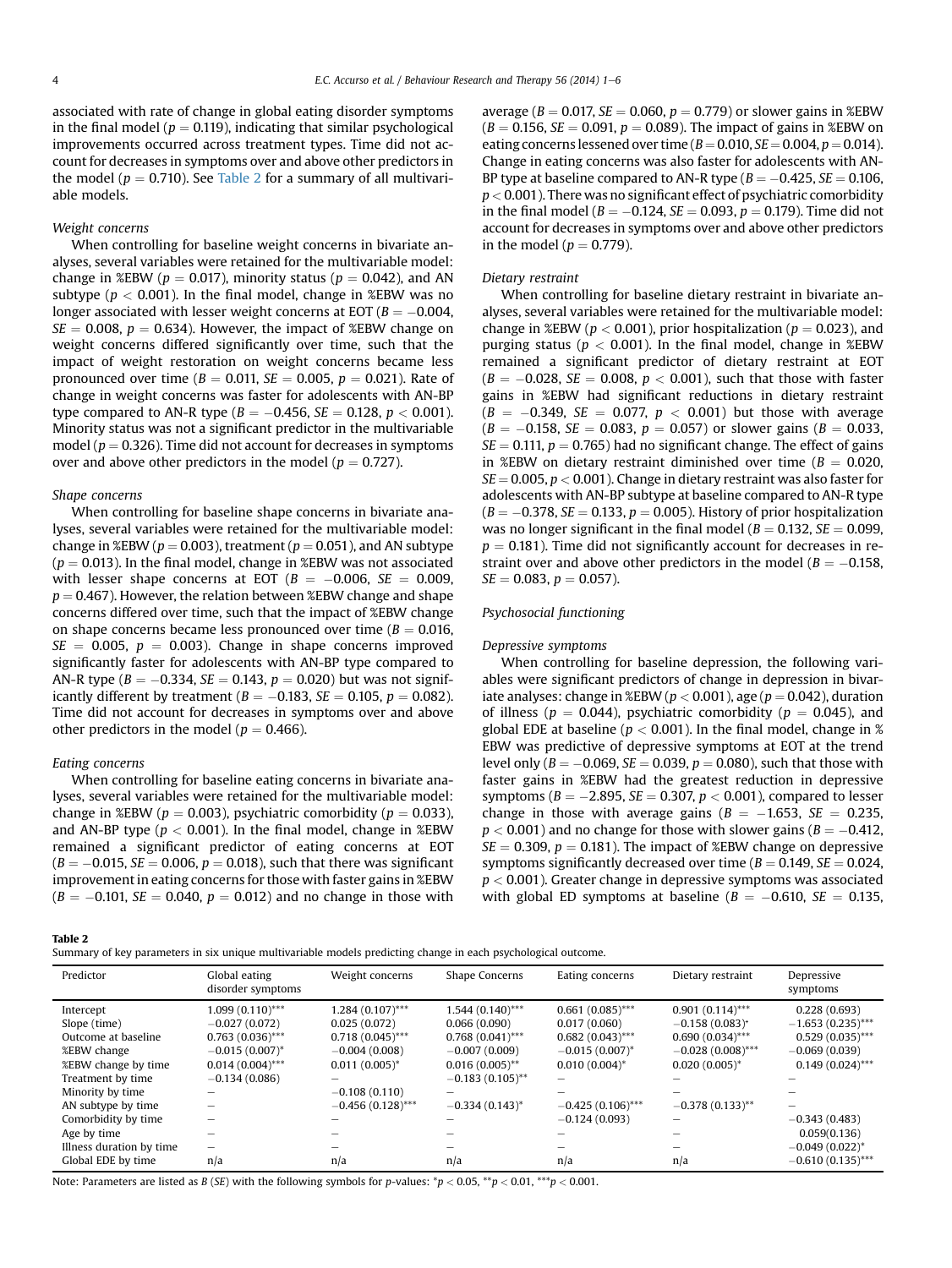$p < 0.001$ ) and duration of illness ( $B = -0.049$ ,  $SE = 0.022$ ,  $p = 0.028$ ), such that those with greater global ED symptoms  $(B = -2.536, SE = 0.327, p < 0.001)$  and longer duration of illness  $(B = -2.080, \, SE = 0.300, \, p < 0.001)$  had faster reductions in depression compared to those with lesser symptoms  $(B = -0.771,$  $SE = 0.286$ ,  $p = 0.007$ ) and shorter duration of illness ( $B = -1.227$ ,  $SE = 0.309$ ,  $p < 0.001$ ). The passage of time also independently accounted for decreased depressive symptoms ( $B = -1.653$ ,  $SE = 0.235$ ,  $p < 0.001$ ). Age ( $p = 0.67$ ) and psychiatric comorbidity  $(p = 0.48)$  were not significant predictors of change in the multivariable model.

# Discussion

The main aim of the current study was to examine change in psychological outcomes for adolescents with AN who received outpatient family-based or individual treatment, and specifically the extent to which weight restoration promoted parallel improvements in psychological outcomes. Most psychological symptoms improved significantly from baseline to 12 month follow-up, regardless of treatment type. Depressive symptoms and dietary restraint were most improved, followed by moderate improvements in global eating disorder pathology and eating concerns. These improvements were each clinically significant as well, with average baseline scores in the clinical range and follow-up scores in a normative range. Effect sizes for weight and shape concerns were small, and there was no significant improvement in self-esteem, although their initial scores fell within a normative range. Close to two-thirds of the variance in psychological change was accounted for by between-person differences, regardless of time, with the exception of shape concerns, suggesting that individual differences largely accounted for change in psychological outcomes, but that within-individual factors over time largely accounted for change in shape concerns.

Weight gain emerged as a significant predictor of improved psychological outcomes, including global eating disorder pathology, eating concerns, and dietary restraint. However, the impact of weight restoration on symptoms diminished over the two-year treatment and follow-up period, revealing that earlier weight restoration had the greatest impact on symptom improvement. In contrast, depressive symptoms but not eating disorder pathology tended to abate over time even in the absence of weight gain. Several clinical variables (i.e., initial severity of eating disorder symptoms, duration of illness, and AN subtype) also predicted psychological improvement. Adolescents with greater overall eating psychopathology and longer duration of illness at baseline had faster reductions in depressive symptoms, while adolescents with AN binge-eating/purging type had faster improvements in concerns about weight, shape, and eating, as well as dietary restraint. Although these effects did not hold in multivariable analyses, prior psychiatric hospitalization and psychiatric comorbidity also predicted faster improvement in bivariate analyses. Together, these findings suggest that adolescents who present with more severe, complex, and enduring clinical presentations of AN actually benefit more psychologically from treatment. This improvement might be explained in part by regression to the mean, but it nevertheless validates the capacity of such patients to benefit from treatment.

Unfortunately, weight and shape concerns were least amenable to change and were not influenced by weight restoration. On the one hand, this suggests that weight gain does not lead to increased dissatisfaction with weight and shape in adolescents with AN; on the other hand, it also indicates that weight restoration in and of itself is not sufficient to ameliorate weight and shape concerns characteristic of AN. This is in keeping with a treatment study of young adults with AN, finding that weight restoration was not associated with improvements in body image anxiety nor body avoidance behaviors, and indeed that individuals at higher weights had greater body image anxiety ([Bamford, Attoe, Mountford,](#page-5-0) [Morgan, & Sly, 2014\)](#page-5-0). Another study found that body dissatisfaction in young adults with full and subthreshold AN is similar regardless of weight status ([Santonastaso et al., 2009\)](#page-5-0). While similar research in adolescents with AN is sparse, weight and shape concerns appear to increase with BMI percentile in adolescent girls at large, with higher body dissatisfaction in girls starting at the  $50<sup>th</sup>$ BMI-for-age percentile [\(Calzo et al., 2012](#page-5-0)). While it is unclear how these findings might apply to a clinical sample, one might hypothesize that weight and shape concerns may begin to increase in adolescent girls with AN after surpassing their EBW.

Interestingly, FBT and AFT were relatively equivalent with respect to improvement in eating-related psychological symptoms, which was unexpected given that recovery (i.e., reaching 95% EBW and scoring within 1 SD of norms on the global EDE) is superior in FBT [\(Lock et al., 2010\)](#page-5-0). Given the initial focus in FBT on weight restoration, one barrier to implementing FBT may be the perception that FBT does not adequately address comorbid symptoms. While the face validity of AFT to directly address psychological symptoms is higher, given its focus on factors that might maintain AN ([Fitzpatrick et al., 2010](#page-5-0)), it was no more efficacious than FBT in impacting psychological improvement. Indeed, psychological gains were achieved with FBT in the relative absence of psychotherapeutic strategies targeting eating disorder cognitions or depressive symptoms [\(Lock & Le Grange, 2013\)](#page-5-0). This is of great clinical relevance, supporting the theory that early weight restoration should be a high priority treatment target given its impact on psychological recovery, regardless of treatment type or whether weight gain is undertaken by the adolescent or his/her parent(s).

This is the first study to specifically examine the relationship between change in weight and psychological symptoms over two years following initiation of outpatient treatment for adolescent AN. It has several important strengths, including a relatively large sample size for a study of adolescent AN, the use of manualized treatments, assessment with well-validated measures, and multilevel analysis that accounted for the hierarchical data structure. Nevertheless, a comprehensive understanding of psychological improvement was limited by the fact that anxiety symptoms were not assessed in this study. In addition, change in eating disorder psychopathology was limited to pre- and post-treatment assessment given the burden of completing the EDE. Other withintreatment predictors were also limited, and a variety of psychotherapy process (e.g., therapeutic alliance) may have contributed to both weight gain and improvement in psychological symptoms. Finally, these results may not be generalizable to older samples or non-outpatient settings, and indeed previous studies have more often found no association between weight and psychological symptoms [\(Coulon et al., 2009; Kawai et al., 2008; Mattar et al.,](#page-5-0) [2012\)](#page-5-0) than a negative association ([Eckert et al., 1982; Laessle](#page-5-0) [et al., 1988](#page-5-0)) for adults with AN receiving inpatient treatment. Nevertheless, the premise behind cognitive behavior therapy is that dietary change to promote weight gain is necessary to facilitate outpatient recovery in AN [\(Fairburn, 2008; Garner, Vitousek, & Pike,](#page-5-0) [1997\)](#page-5-0). It is unclear whether the impact of weight gain on psychological symptoms would be comparable in an older and/or more severe sample, but a recent study found that patients with severe and enduring AN demonstrated substantial improvements in both weight and psychological outcomes across two treatments, in spite of a relative de-emphasis on weight gain ([Touyz et al., 2013\)](#page-5-0). Therefore, weight gain may be important to recovery across ages, severity level, and treatments, but future research is needed to